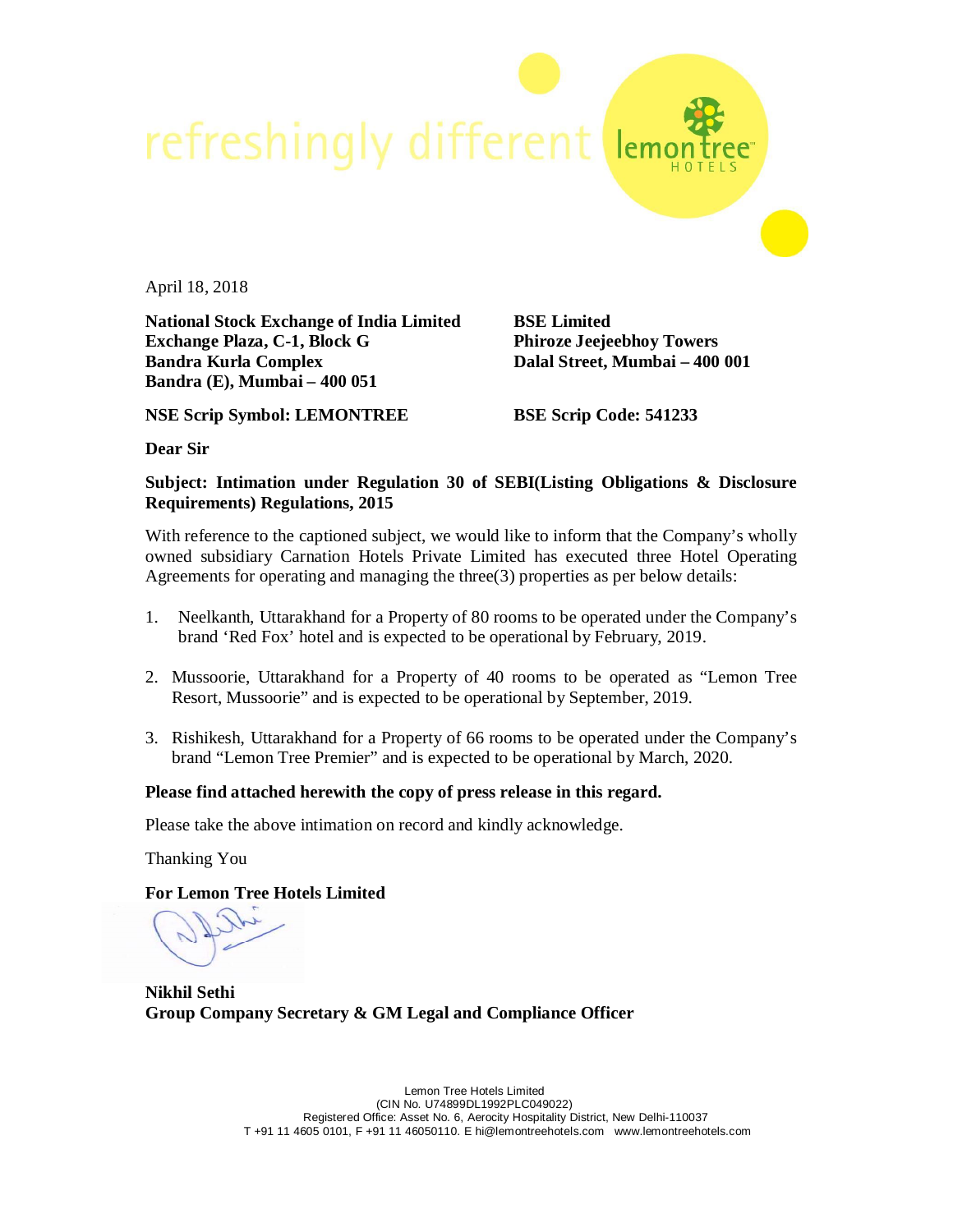

# **Lemon Tree Hotels strengthens presence in Uttarakhand**

*Signs 3 management contracts for a hotel each in Rishikesh, Neelkanth and Mussoorie*

**New Delhi, April 18, 2018:** Carnation Hotels, the wholly owned subsidiary and management arm of Lemon Tree Hotels Limited has announced the signing of three individual management contracts for three new hotels in the State of Uttarakhand; one each in Rishikesh, Neelkanth and Mussoorie.

With these new signings, Lemon Tree Hotels Limited, the largest hotel chain in the mid-priced hotel sector, further solidifies its presence in India as a market leader, thereby adding more depth to its leisure portfolio.

Highlighting the group's expansion strategy into the tourism heavy Uttarakhand, **Rattan Keswani, Dy. Managing Director, Lemon Tree Hotels Limited and Whole Time Director, Carnation Hotels said**:"*We are excited at our fast paced growth in Uttarakhand. Being a tourism-rich state and one of the fastest growing State economies in India, it holds immense business potential. The addition of these three hotels opens new leisure locations for our existing customers thereby increasing our appeal in this domestic market*."

**Red Fox Hotel, Neelkanth,** is an 80-room economy property located about 32 km from Rishikesh in the Pauri Garhwal district of Uttarakhand, this hotel owned by M/s Hotel Mahananda is anticipated to open in February, 2019.

Ensconced in the scenic locales of Mussoorie, just a short walk from the hustle and bustle of the Mall road, this currently operational hotel will be a rebranded as **Lemon Tree Resort, Mussoorie.** Poised to reopen in September, 2019, this resort-styled hotel with its 40 contemporary rooms and suites, modern facilities and impeccable services makes for a perfect getaway away from home. This hotel is owned by M/s Boulevard Hotel and Resorts Pvt. Ltd.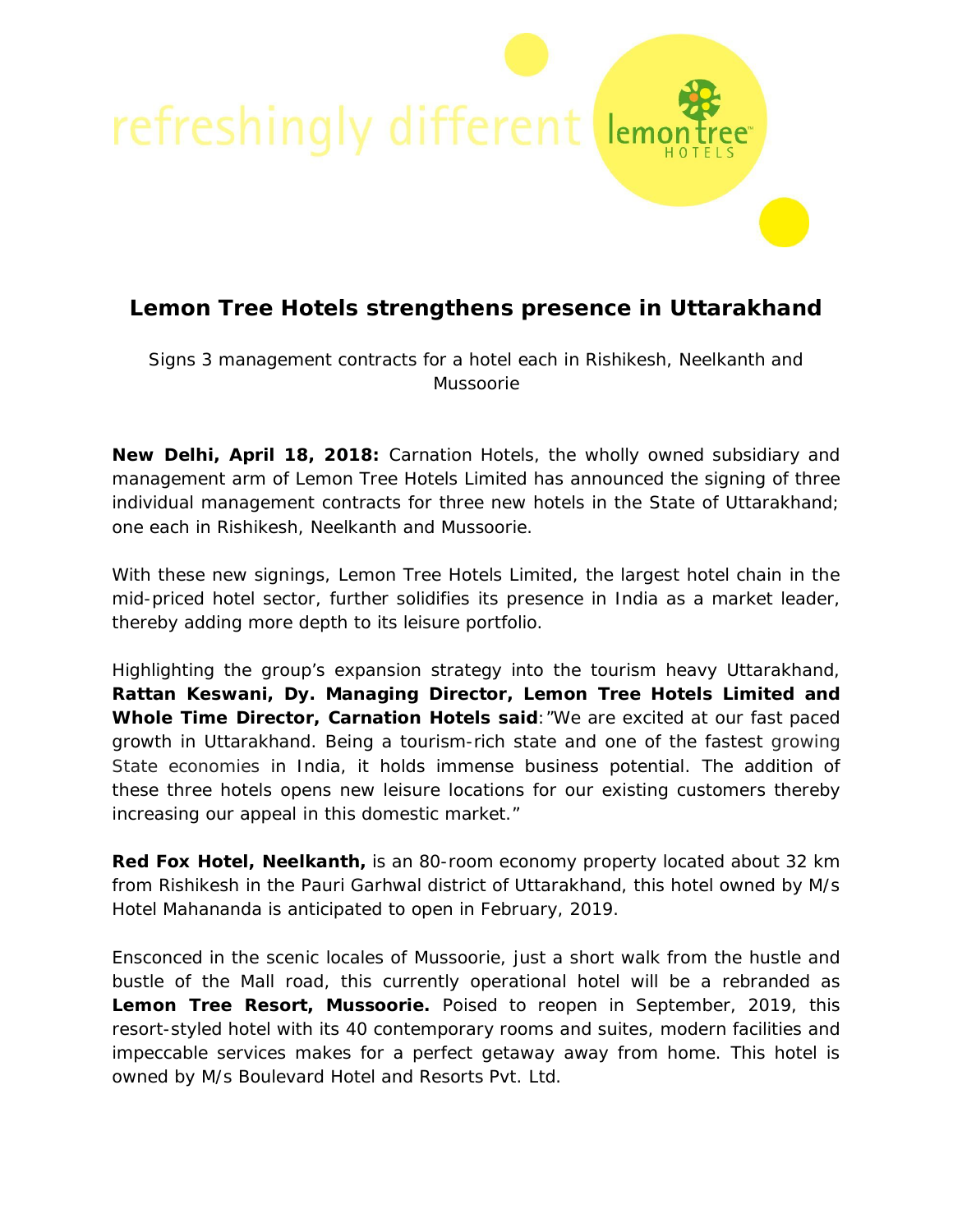# refreshingly different lemo

**Lemon Tree Premier, Rishikesh**, is a 66-room upper midscale property. A green field project, it is expected to open its doors to guests by March, 2020. Owned by M/s Ganga Beach Resorts, this plush property is sure to pamper the style conscious and upbeat traveler with its personalized services, premium in-room amenities, award winning restaurants and fun experiences.

Besides these three new hotel-management agreements, the Company already has an operating 49-room midscale hotel in Dehradun and is soon to open its second hotel in the city. It also has another Lemon Tree hotel under development in Tapovan, Rishikesh in addition to the new signing.

Lemon Tree Group operates 3 brands - Lemon Tree Premier (upper midscale), Lemon Tree Hotels (midscale) & Red Fox by Lemon Tree Hotels (economy). It currently owns and operates 48 hotels in 30 cities aggregating  $\sim$  4900 rooms as on March 31, 2018. With the signing of this contract, Lemon Tree Hotels Limited now has a development pipeline of 3282 rooms in 30 hotels across 24 new cities of India.

## *For more information, please contact:*

Divya Agha Corporate Communications Department

\_\_\_\_\_\_\_\_\_\_\_\_\_\_\_\_\_\_\_\_\_\_\_\_\_\_\_\_\_\_\_\_\_\_\_\_\_\_\_\_\_\_\_

*E divya.agha@lemontreehotels.com*